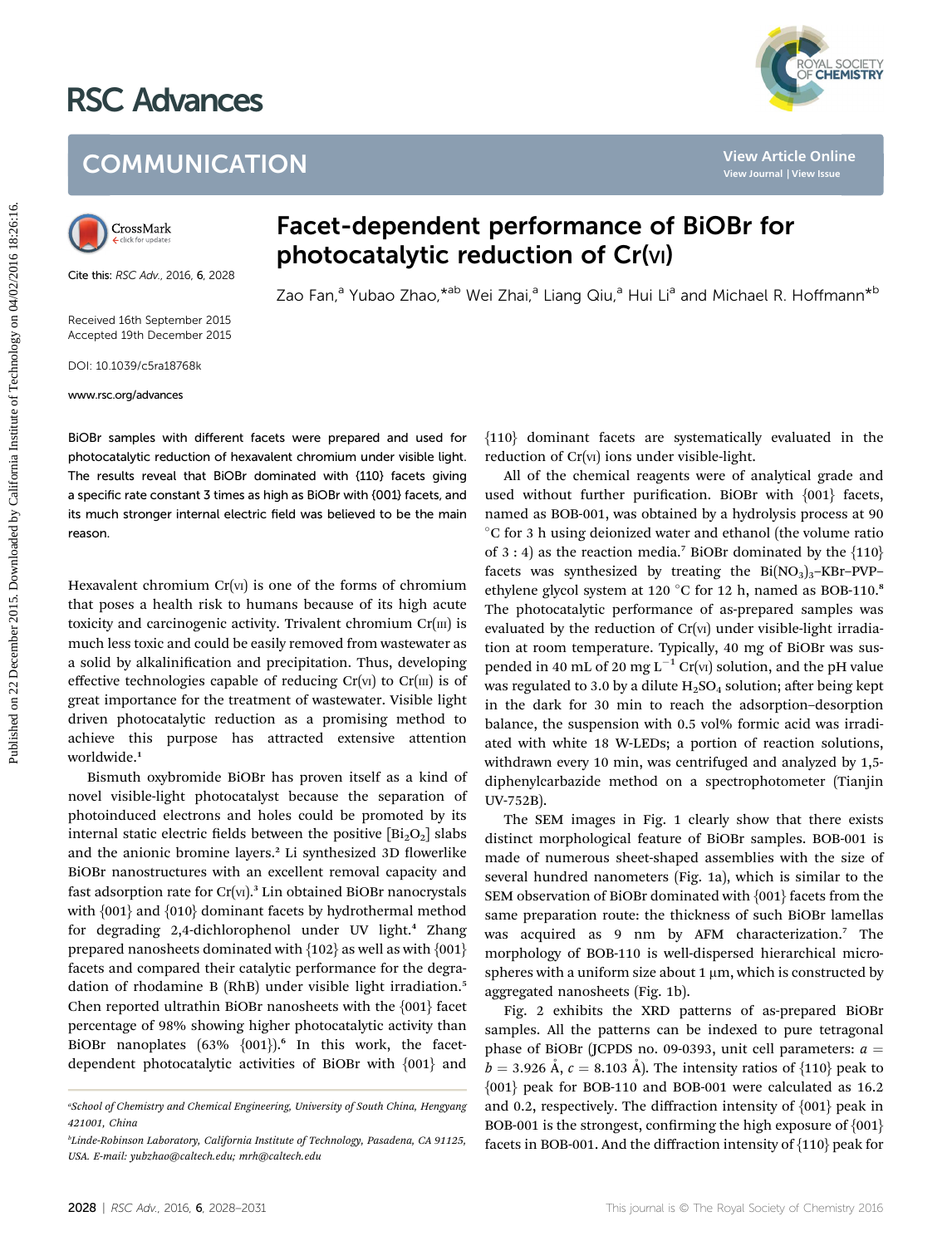

Fig. 1 SEM images of BiOBr samples (a) BOB-001, (b) BOB-110, (c) BOB-110 after five cycles.



Fig. 2 XRD patterns of BiOBr.



Fig. 3 UV-Visible diffuse reflectance spectra of BiOBr and the corresponding band gap energies in the insert.

sample BOB-110 is the highest among its XRD peaks, indicating that sample BOB-110 has a strong preferential tendency to develop along the [110] direction.<sup>8</sup>

The band structure of photocatalysts could be a critical factor to affect their catalytic performance, as it is always

responsible for the efficient generation and separation of the electron–hole pairs, as well as for the response to visible light. Fig. 3 gives the UV-vis diffuse reflectance spectra (DRS) of BiOBr with different facets. All samples give the quite similar DRS features with the absorbance edge around 440 nm except that BOB-110 absorbs light more intensively than BOB-001 in UV light range. The bandgap energies of BiOB-001 and BOB-110 could be deduced as 2.74 eV and 2.80 eV, respectively, from the plots of  $(\alpha h\nu)^{1/2}$  versus the energy of absorbed light  $(h\nu)$  in the insert of Fig. 3, where  $\alpha$  is the absorbance, h the Planck constant,  $\nu$  the light frequency.

It's widely accepted that the more negative the conduction band (CB) edge of photocatalysts, the higher the reduction ability of the photoexcited electrons on their CBs. The CB edges on the hydrogen scale for BiOB-001 and BOB-110 could be calculated by the empirical equation:  $E_{CB}/eV = X - 0.5E_{g} - 4.5$ , where  $E_{CB}$  is the CB edge potential;  $E_g$  the bandgap energy of semiconductors in eV; X the electronegativity of the semiconductor, which is the geometric mean of the absolute electronegativity of the constituent atoms. $9$  As X is constant for a material with fixed component, it goes without saying that sample BiOBr with high  $E<sub>g</sub>$  will have low  $E<sub>CB</sub>$ . In this way, sample BOB-110 with an  $E<sub>g</sub>$  higher than BiOB-001 by 0.06 eV, would possess an  $E_{CB}$  lower than BiOB-001 by 0.03 eV. And the low CB minimum edge would make BOB-110 give a relatively high activity for photocatalytic reduction of  $Cr(v)$ .

Fig. 4 shows the activities for  $Cr(v)$  reduction under visible light over BOB-001 and BOB-110. BOB-110 gives much higher activity as compared with BOB-001: while the photocatalytic reaction for  $Cr(v)$  reduction in 50 min is completed over BOB-110, almost 40% of  $Cr(v)$  is intact for BOB-001. The pseudofirst-order reaction kinetic rate contant  $k$  of BOB-110 is 5 times as effective as that of BOB-001 (Fig. 5). As mentioned above, the  $E_{CB}$  difference of 0.03 eV seems to be a reason for their activity distinction.

Considering that the specific surface areas  $S_{\text{BET}}$  of BOB-001 and BOB-110 are 10.2  $m^2$   $g^{-1}$  and 18.5  $m^2$   $g^{-1}$ , respectively, one might argue that the high performance of BOB-110 would probably result from its high specific surface area. In order to explore the underlying factors determining the performance of these samples besides  $S<sub>BET</sub>$ , the photocatalytic activity per unit



Fig. 4 Photocatalytic activity of BiOBr for Cr(vI) reduction under visible light.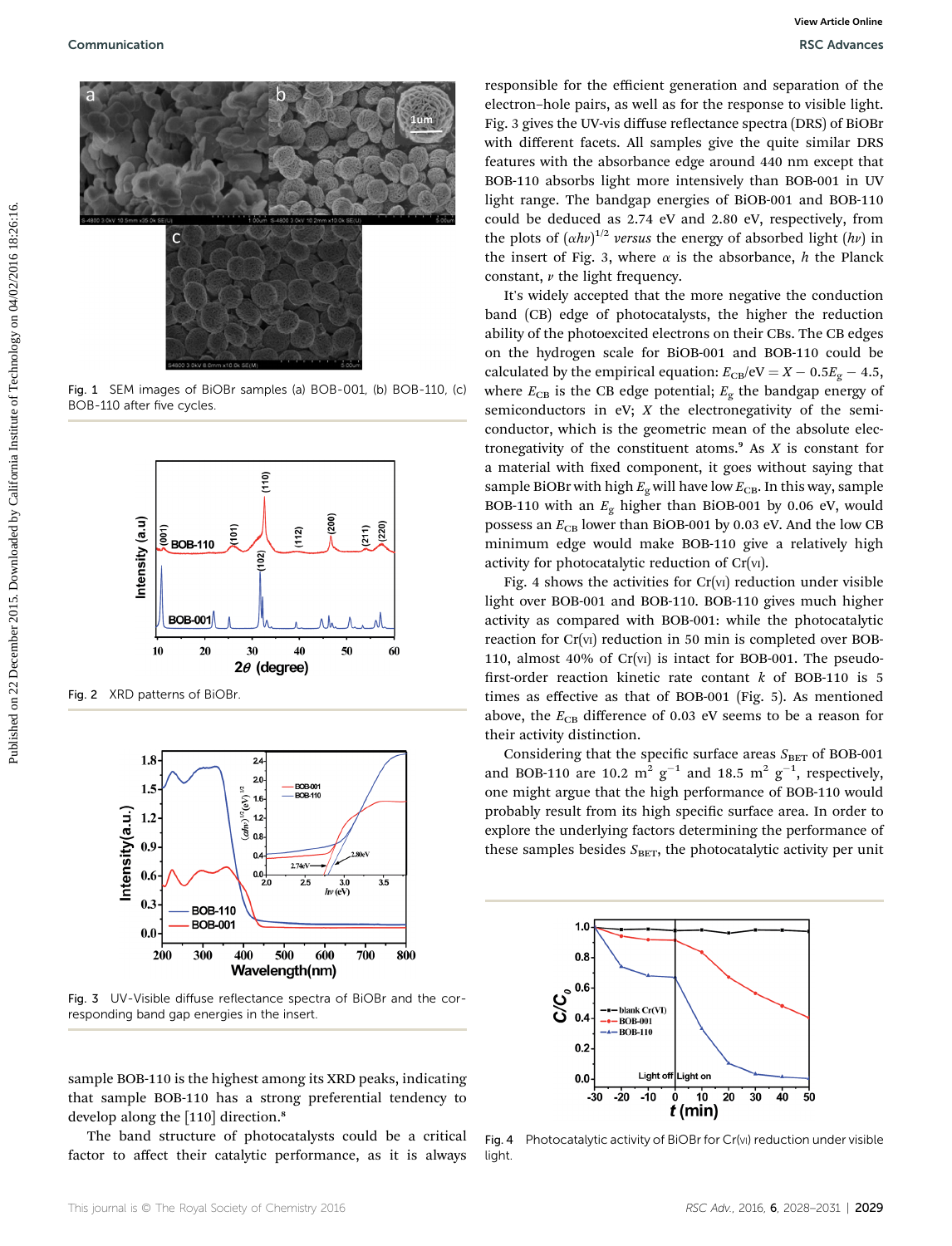

Fig. 5 The apparent first-order rate constants for catalytic reduction of Cr(VI) over BiOBr with different facets.



Fig. 7 Cycling runs in the photocatalytic reduction of  $Cr(v)$  in the presence of BOB-110 under visible light.

surface area  $(k^{\prime})$  would be reasonable. Kinetic results show that the specific activity  $k'$  for Cr(v<sub>I</sub>) reduction of BiOBr nanocrystals with different facets is sensitively dependent on the crystal facets: BOB-110 with preferentially exposed {110} facets is 3 times as active as BOB-001 with {001} facets (Fig. 5).

It was shown that the presence of internal electric fields (IEF) perpendicular to the positive [BiO] slabs and halogen anionic slabs in BiOX, could enable the effective separation of photoinduced electron–hole pairs along the [001] direction (Fig. 6b), and often was used as a good reason for the promising catalytic activity of BiOX with {001} facets compared to BiOX with  $\{010\}$  facets, which has no such IEF.<sup>4,10,11</sup> As to the {110} planes of BiOX, it hardly to see such explanation based on the IEF effect. The side view of atomic arrangements for {110} surface of BiOBr (Fig. 6c), clearly shows that the negatively charged [O] layers and positively charged [BiBr] layers also arranged alternatively along the [110] direction. Thus there should exist IEF for BiOBr with {110} facets, just the same case as BiOBr with {001} facets. **PUBLIC CONDUCTS**<br> **PUBLIC CONDUCTS**<br> **PUBLIC CONDUCTS**<br> **PUBLIC CONDUCTS**<br> **PUBLIC CONDUCTS**<br> **PUBLIC CONDUCTS**<br> **PUBLIC CONDUCTS**<br> **PUBLIC CONDUCTS**<br> **PUBLIC CONDUCTS**<br> **PUBLIC CONDUCTS**<br> **PUBLIC CONDUCTS**<br> **PUBLIC COND** 

Based on the above results, it would be reasonable that the stronger the IEF, the more effective the separation of photogenerated carriers, and the higher the photocatalytic performance. As the distance of 1.387  $\AA$  between the [BiBr] layers and [O] layers in BiOBr with {110} facets (Fig. 6c), is obviously shorter than the distance of 2.185  $\AA$  between the [BiO] layers and  $[Br]$  layers in BiOBr with  $\{001\}$  facets (Fig. 6b), and the electric charge of the [O] slabs in the former is apparently higher



Fig. 6 The structures of (a) BiOBr crystals, side projection of (b) {001} and (c) {110} facets.

than that of the [Br] slabs in the later, there is no doubt that sample BOB-110 dominated with {110} facets has much stronger IEF than sample BOB-001 dominated with {001} facets. As a result, the strong IEF of BiOBr dominated with {110} facets makes it a superior catalyst for photocatalytic reduction of  $Cr(v)$ .

To evaluate the stability and reusability of the BiOBr for photocatalytic reduction of  $Cr(w)$  under visible light, BOB-110 was reused for five times. In each successive 40 min experiment, recycled sample BOB-110 was collected by centrifugation and reused under the same reaction conditions. SEM observation of such spent BOB-110 indicates that its morphology remained unchanged after recycle test (Fig. 1c). As shown in Fig. 7, no signicant change in the photocatalytic activity of BOB-110 was observed after repeating 5 cycles, stating that BiOBr is stable in the present photocatalytic reduction process, just the same scenario reported for photodegradation of MO.<sup>8</sup>

In summary, compared to the factor of the tiny  $E_{CB}$  difference of 0.03 eV between BOB-110 and BOB-001, we believe that the distinction of IEF between them should be the main reason for the promising performance for photocatalytic reduction of  $Cr(v)$  over BiOBr dominated with  ${110}$  facets, which has the much stronger IEF. The systematic analysis on the difference in the strength of IEF in BiOX with different facets, will be our next subject to work on.

#### Acknowledgements

This work was supported by the Scientific Research Fund of Hunan Provincial Education Department (13B100).

### Notes and references

- 1 G. H. Dong and L. Z. Zhang, J. Phys. Chem. C, 2013, 117, 4062.
- 2 H. J. Zhang, L. Liu and Z. Zhou, Phys. Chem. Chem. Phys., 2012, 14, 1286.
- 3 G. F. Li, F. Qin, Z. Lu, H. Z. Sun and R. Chen, Eur. J. Inorg. Chem., 2012, 2508.